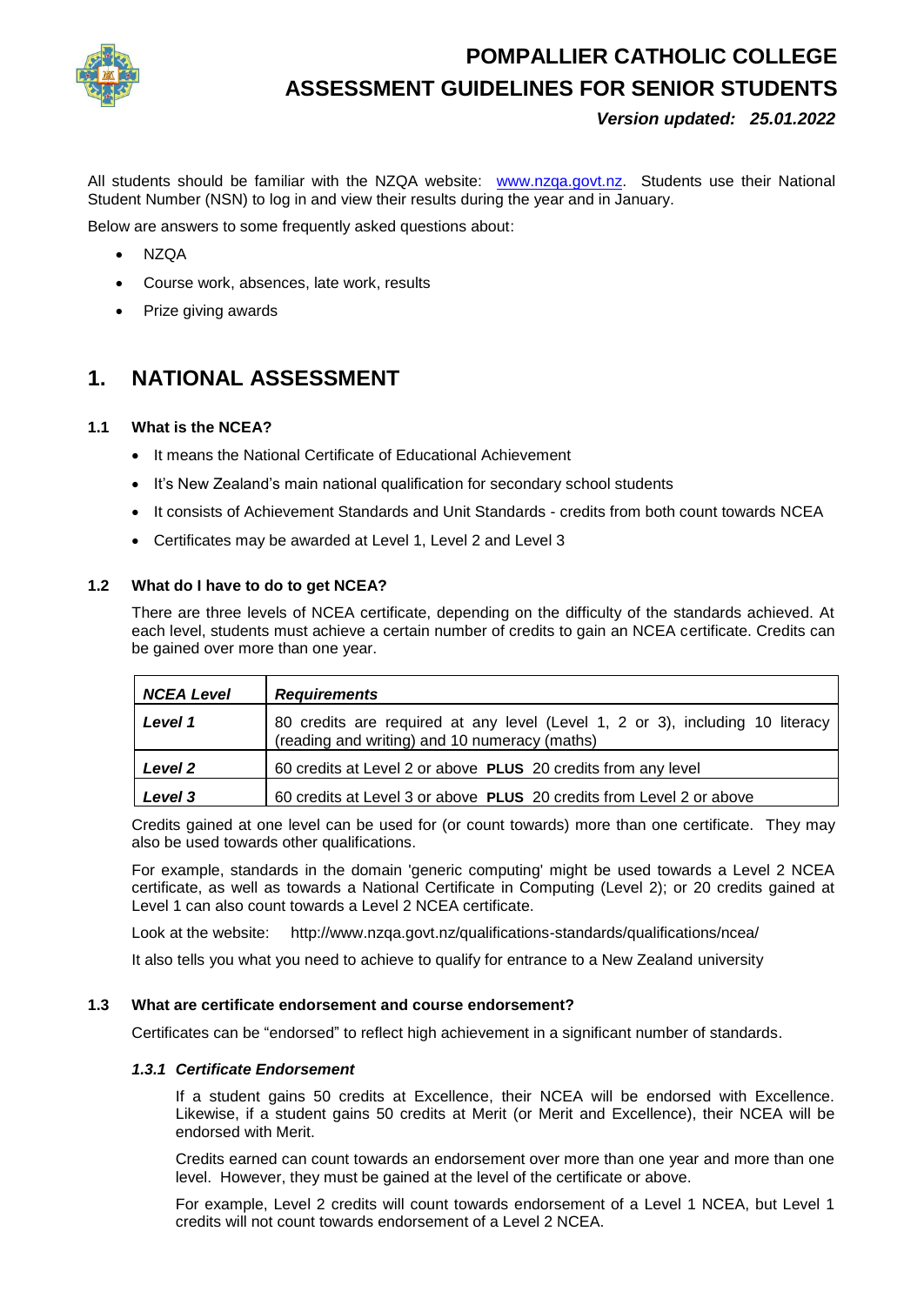# *1.3.2 Course Endorsement*

A course endorsement provides recognition for a student who has performed well in an individual course or subject.

Students will gain an endorsement for a course if, in a single school year, they achieve both of:

- 14 or more credits at Achieved Merit or Excellence at the lower level that supports the endorsement
- at least 3 of these credits from externally assessed standards and 3 credits from internally assessed standards. (Note: this does not apply to some subjects, including: Physical Education, Religious Studies and Level 3 Visual Arts)

#### **1.4 How do I gain entrance to a New Zealand university?**

To be awarded UE students will need:

- NCEA Level 3
- Three subjects at **Level 3 or above**, made up of:
	- o 14 credits each, in three approved subjects
- Literacy 10 credits at **Level 2 or above**, made up of:
	- $\circ$  5 credits in reading
	- $\circ$  5 credits in writing
- Numeracy 10 credits at **Level 1 or above**, made up of:
	- $\circ$  Achievement Standards specified Achievement Standards available through a range of subjects, or
	- o Unit Standards package of three numeracy Unit Standards (26623, 26626, 26627- **all** three required).

#### **1.5 How do I keep track of my credits?**

In every senior course you will be given an outline which lists the standards available, so you will know how many credits you could achieve. During the year, results are sent to NZQA so you can log on using your National Student Number (NSN) and see your current results. You can also ask your whanau teacher to show you your results on KAMAR.

#### **1.6 How do I get my results?**

You can access the NZQA website at [www.nzqa.govt.nz/login](http://www.nzqa.govt.nz/login) to see your results anytime. You will require your National Student Number (NSN) and password to log on.

When you have received your marked answer booklets, you have the right to request:

- a review, if a processing error has occurred or
- a reconsideration, if you believe an error in marking has occurred

When reviews and reconsiderations have been dealt with, you can order online a final ROA (Record of Achievement) - this is the one you would normally use when applying for university or a job, and a certificate.

# **2. COURSE WORK**

# **2.1 Do I have to do all the work?**

If you are being assessed for a standard, you MUST do **all** parts of the assessment in order to get a grade.

Your teachers may be able to take evidence from authentic class work into account when awarding a grade. They may: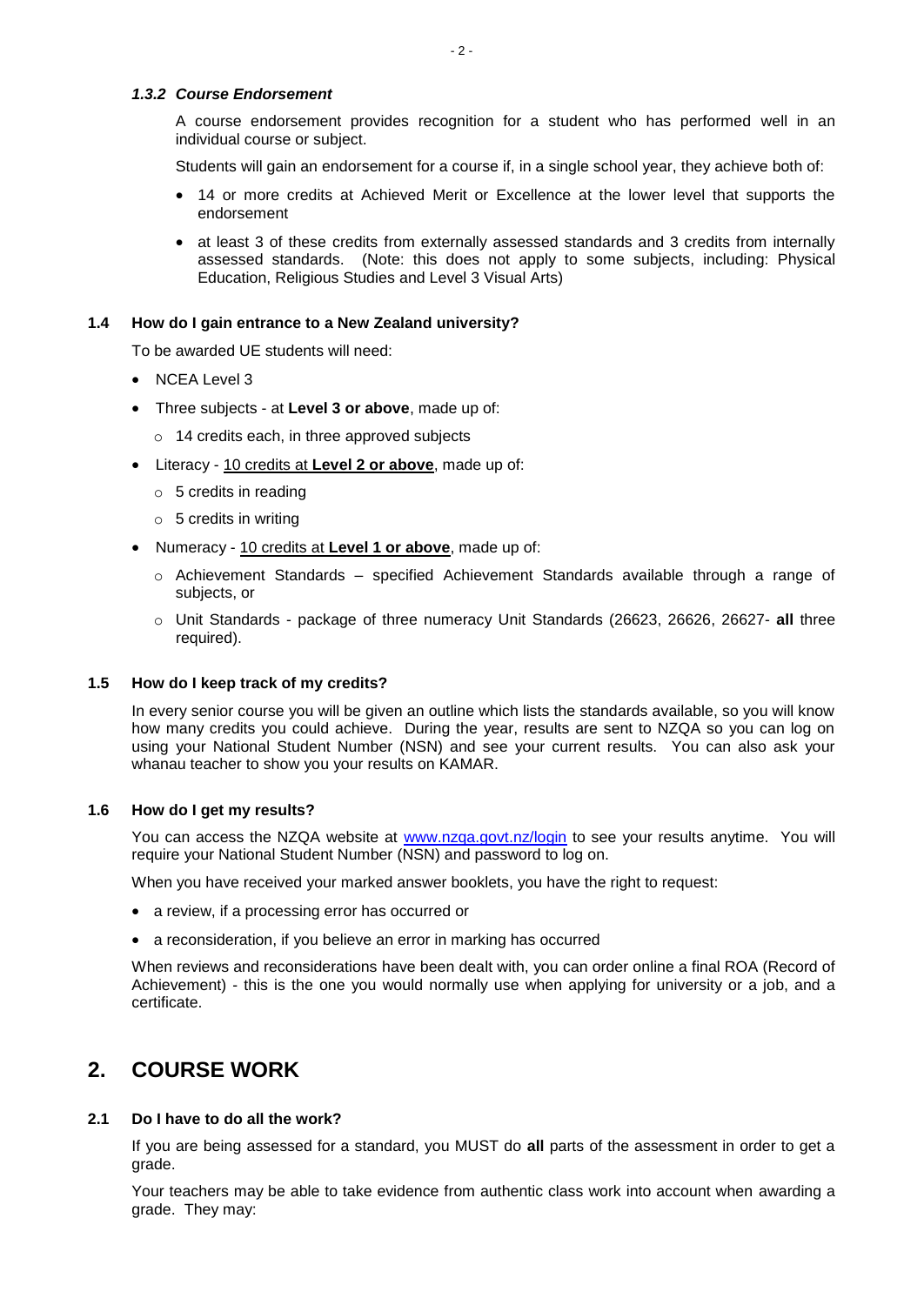- ask you to fill out a template;
- look at your earlier milestone-point checks;
- look at their notes on feedback and consultations they've had with you;
- refer to earlier re-drafts you've done;
- check your portfolio / journal / diary / workbook / checklists;
- have a discussion with you.

#### **2.2 Can I withdraw from a standard?**

If you wish to be withdrawn from any standard you must make that decision with your teacher and caregiver. The teacher must have evidence of your caregivers approval and you must be withdrawn before beginning the internal assessment or the final date for withdrawing from externals.

If you have attempted the assessment, you must receive a grade for your work.

#### *\* Change to Clause 2.2 for the 2022 academic year only:*

*Due to the uncertainty around Covid, you may be able to withdraw from a partially-completed assessment, or complete it at a later date. Please communicate with your Teacher.*

#### **2.3 Can I use other people's work?**

No. You may not copy another person's work and you may not (re-)present another's work as your own. You will be required to verify in writing that work you present for assessment is your own. This includes not copying work from the internet and presenting it as your own. See information on the NZQA website about authenticity.

Any suspicion of unfair behaviour, in exams or internal assessments, will be investigated and could result in a Not Achieved grade.

#### **2.4 What is the process for handing in assessments?**

Assessments shall be emailed/shared electronically by midnight on the due date, unless otherwise stated by individual departments / teachers. In the case of ongoing portfolio work, the due date may shift.

It is at the teacher's discretion if work is to be submitted electronically or on paper. If assessments are to be presented on paper, you are responsible for printing work at home, or making sure you have sufficient credit on your printing account at school to print.

Work submitted to staff after the deadline will be assessed Not Achieved.

#### **2.5 What do I do if I am unable to hand in an assessment on time?**

If you know you are going to be absent, assessments can be handed in early or a new submission date **may** be discussed with your teacher. Your teacher is not obliged to give you an extension. If you are sick, a medical certificate must be handed in to the Student Centre. A note from home is not enough. A voluntary absence or late submission is not acceptable. Late work will receive a Not Achieved grade.

#### *\* Change to Clause 2.5 for the 2022 academic year only:*

*If a student is absent due to illness at the time of assessment, they must provide evidence of support from a parent/caregiver AND have shown a genuine attempt to complete the work before the due date. A derived grade will not be given in this instance.*

*Late work without the above factors will be recorded as a "Not Achieved".*

*Students who are considered a Close Contact and must isolate, need to provide the relevant evidence to the school. This may be a screenshot of their orange Bluetooth notification via the NZ Covid Tracer app.*

#### **2.6 What is the difference between a re-submission and a re-assessment?**

A re-submission means you are given the opportunity to correct minor mistakes which you should be capable of discovering and correcting on your own. You will not have received any further teaching on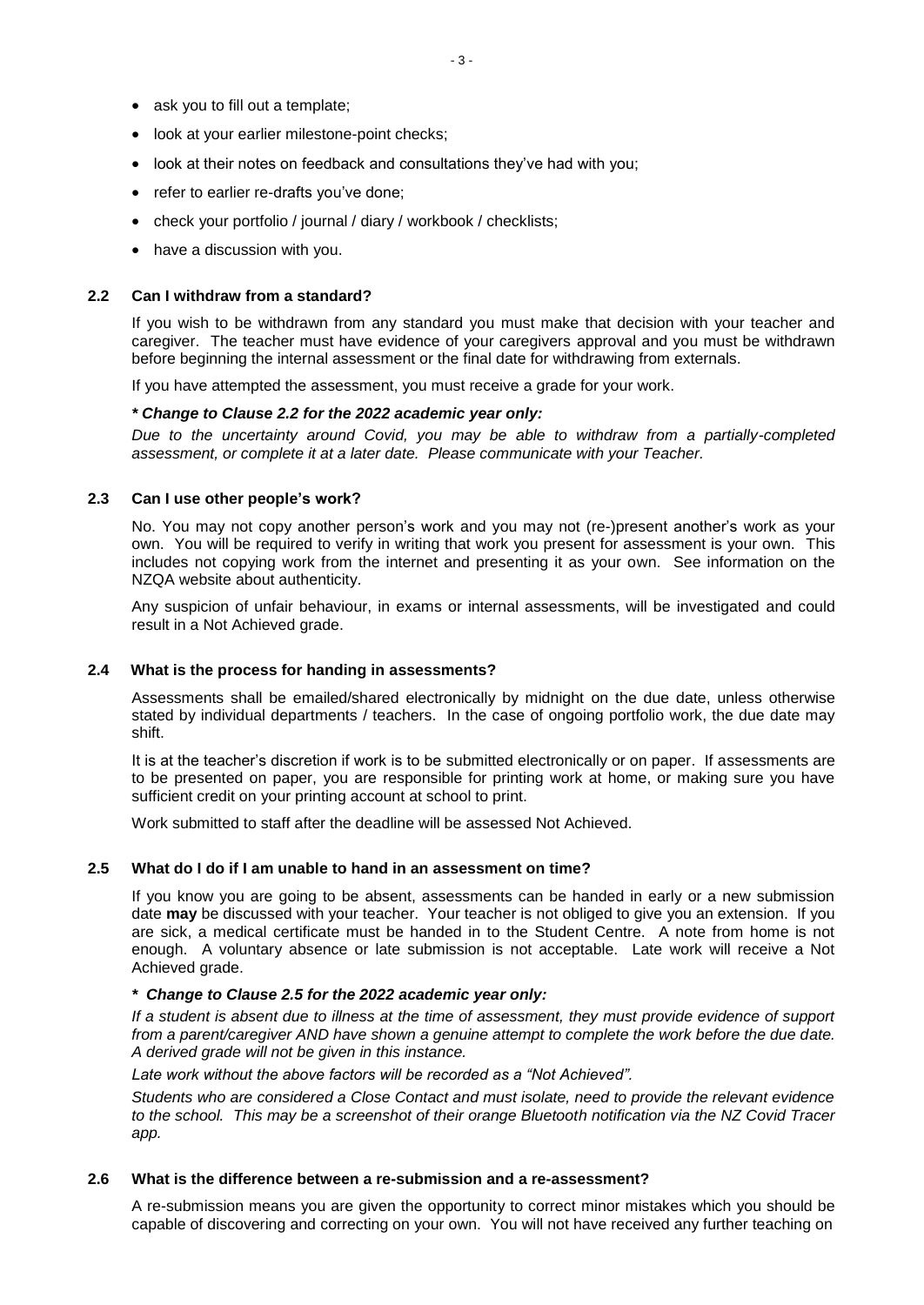the topic. Re-submissions may only be offered to work that has recorded the Not Achieved grade boundary. The student may be given the opportunity to correct minor mistakes which they should be capable of discovering and correcting on their own.

A re-assessment means the whole standard may be assessed for a second time, using a different assessment task after further teaching has been carried out. You will have been advised if this is being offered before beginning work on a standard.

#### **2.6 What is the difference between a re-submission and a re-assessment?**

A re-submission means you are given the opportunity to correct minor mistakes which you should be capable of discovering and correcting on your own. You will not have received any further teaching on the topic. Re-submissions may only be offered to work that has recorded the Not Achieved grade boundary. The student may be given the opportunity to correct minor mistakes which they should be capable of discovering and correcting on their own.

A re-assessment means the whole standard may be assessed for a second time, using a different assessment task after further teaching has been carried out. You will have been advised if this is being offered before beginning work on a standard.

#### **2.7 When will I get my assessed work back?**

Your teacher will tell you, on the date the work is due, when it will be returned. Teachers endeavor to return work within three weeks.

#### **2.8 What do I do if I don't agree with a decision I got for an Internal Assessment activity?**

First, talk it over with your teacher at the time s/he returns the work to you - you may resolve it then and there. If you can't agree, take it to the Head of Department for that subject.

If there's still no agreement, contact the Principal's Nominee within five days of the return of the assessed work. An outside expert may be asked to verify the assessment decision.

Remember: you will be given clear guidelines on Assessment Opportunities at the start of your year's programme.

#### **2.9 How will my teachers help me to get the best grades I can? Can I have another try if I don't do well the first time?**

If your teacher has said that there will be one further assessment opportunity, any student may elect to repeat an assessment.

It is *not* the intention to allow students a further assessment opportunity where they have chosen for unacceptable reasons not to take the first opportunity.

Students must be awarded the highest grade they have achieved over both opportunities.

#### **2.10 Do I have to keep my marked work?**

Usually, teachers will take it (or a copy) for moderation purposes. If you do get to keep it, file it away safely.

#### **2.11 What help will I get if I have learning difficulties?**

Candidates who have permanent or long-term conditions or learning difficulties, which they believe will significantly impair their performance, may apply to the Qualifications Authority, through the SENCO, for Special Assessment conditions such as enlarged papers, extra time, computer use, reader, writer, or reader & writer.

Applications need to be made each year that the student is entered for NCEA assessment and be attached to specific, selected subjects.

In addition, students should be receiving ongoing support at school to manage their difficulties, and sit their internal assessments and school exams under the same conditions that they apply for.

Appropriate individual conditions and venues will be provided within the College for Special Assessment candidates. Venues, times and materials required for special assessment will be under the direct supervision of the SENCO, in liaison with the Principal's Nominee.